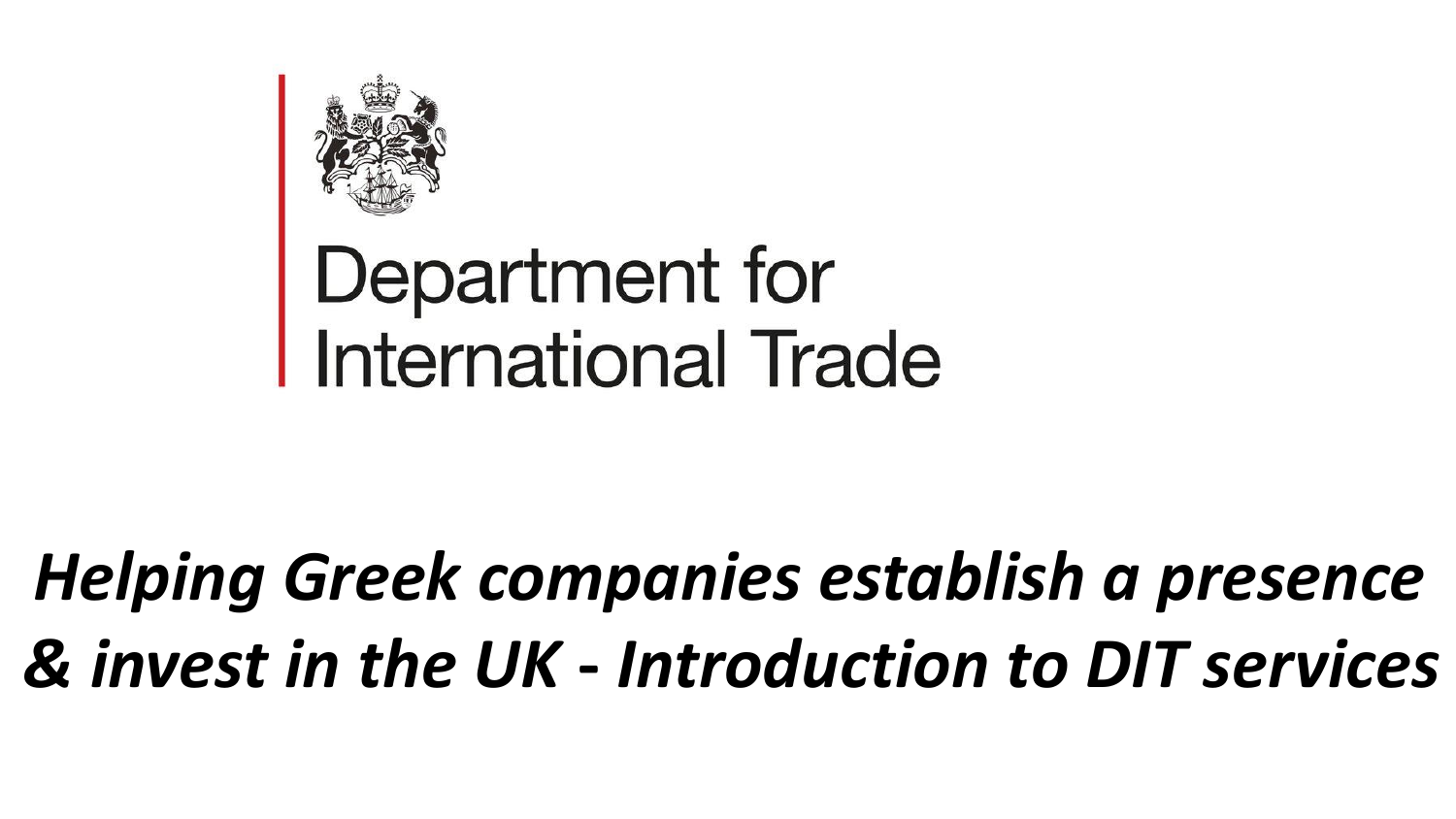*The Department for International Trade (DIT) is the specialist Government department that supports foreign companies seeking to set up or expand in the UK, and UK-based companies to trade internationally*



Department for nternational Trade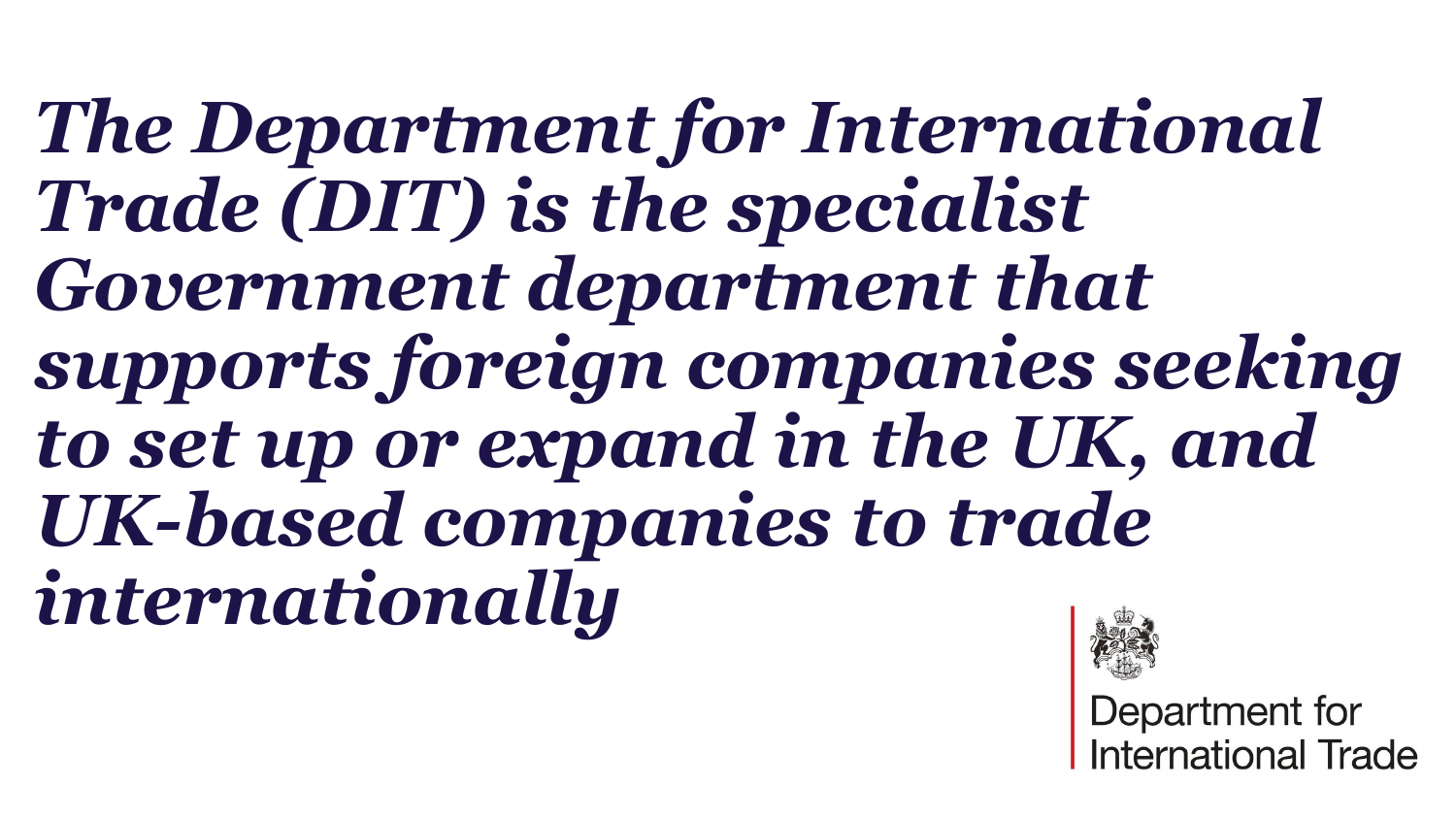

Department for<br>International Trade

## **How we can help**

**The UK's commitment to support global investment is unparalleled.**

**Our international network provides a global reach in 170 countries. Staff work to ensure global businesses can invest successfully in the UK.**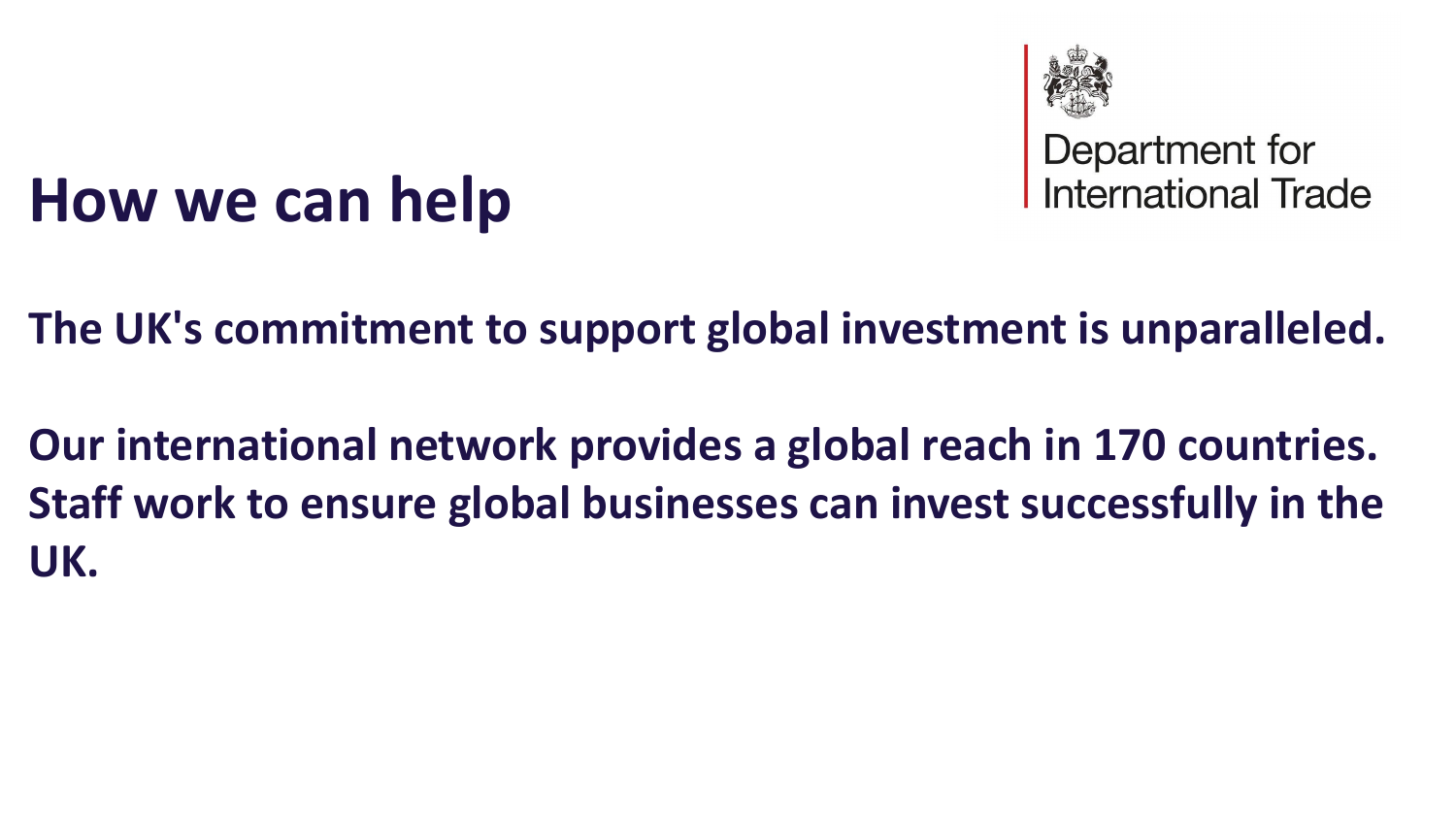#### **How to expand to the UK**

Every year the UK government helps thousands of businesses expand to the UK. Therefore, we can answer common questions on visas, tax breaks and hiring skilled workers.

We've prepared guides to help you understand how to expand to the UK. Contact us for any further questions.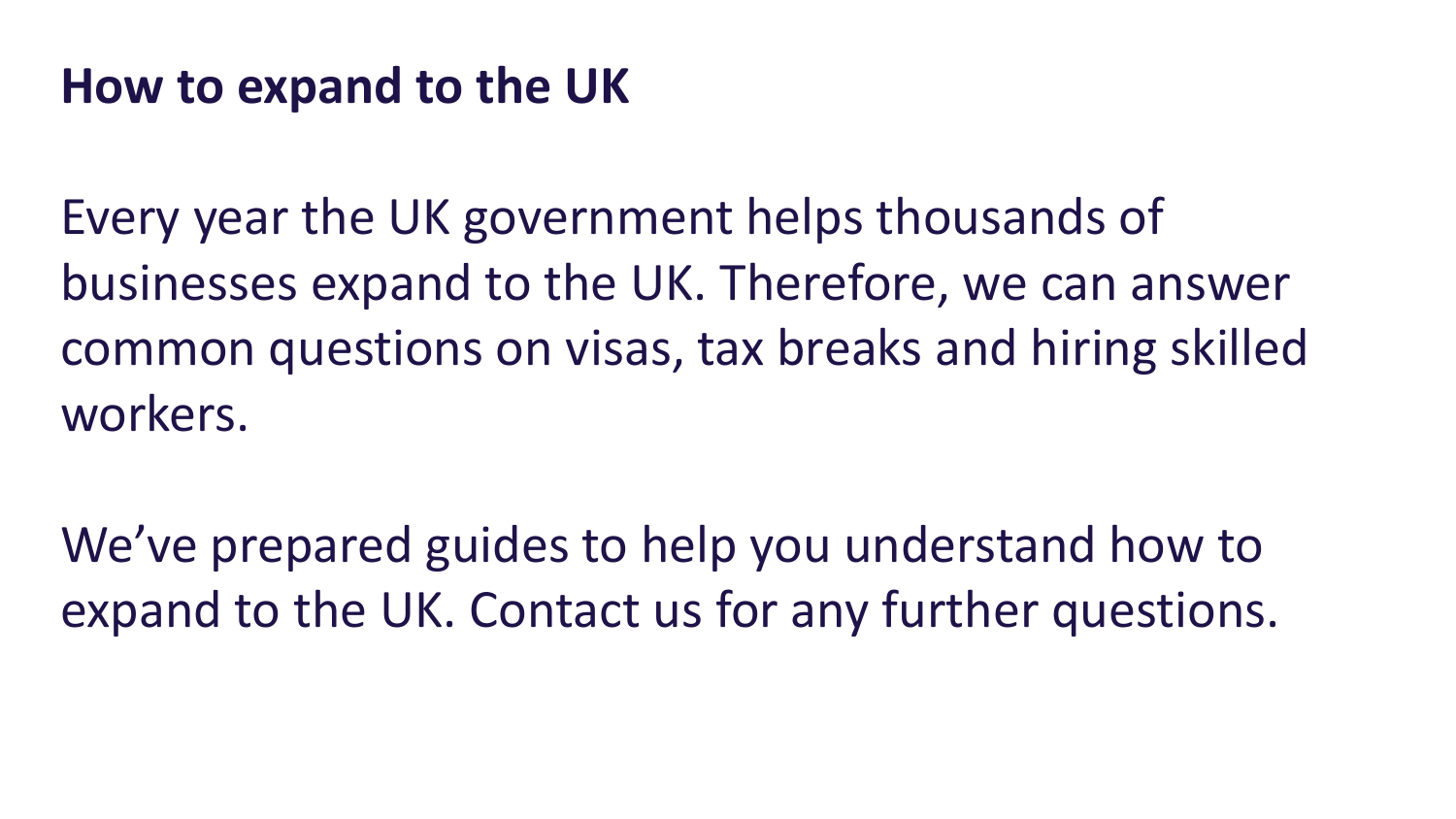### **[Establish a UK business base](https://www.great.gov.uk/international/content/investment/how-we-can-help/establish-a-base-for-business-in-the-uk/)**

The UK has a straightforward planning process, and incentives to help businesses set up and expand.

**[Get support to move your tech business to the UK](https://www.great.gov.uk/international/content/investment/how-we-can-help/global-entrepreneur-program/)**

The UK government's Global Entrepreneur Programme (GEP) helps high-growth overseas companies relocate to the UK. **[Register a company in the UK](https://www.great.gov.uk/international/content/investment/how-we-can-help/register-a-company-in-the-uk/)**

Setting up or expanding your business in the UK is straightforward. You can choose how your company operates.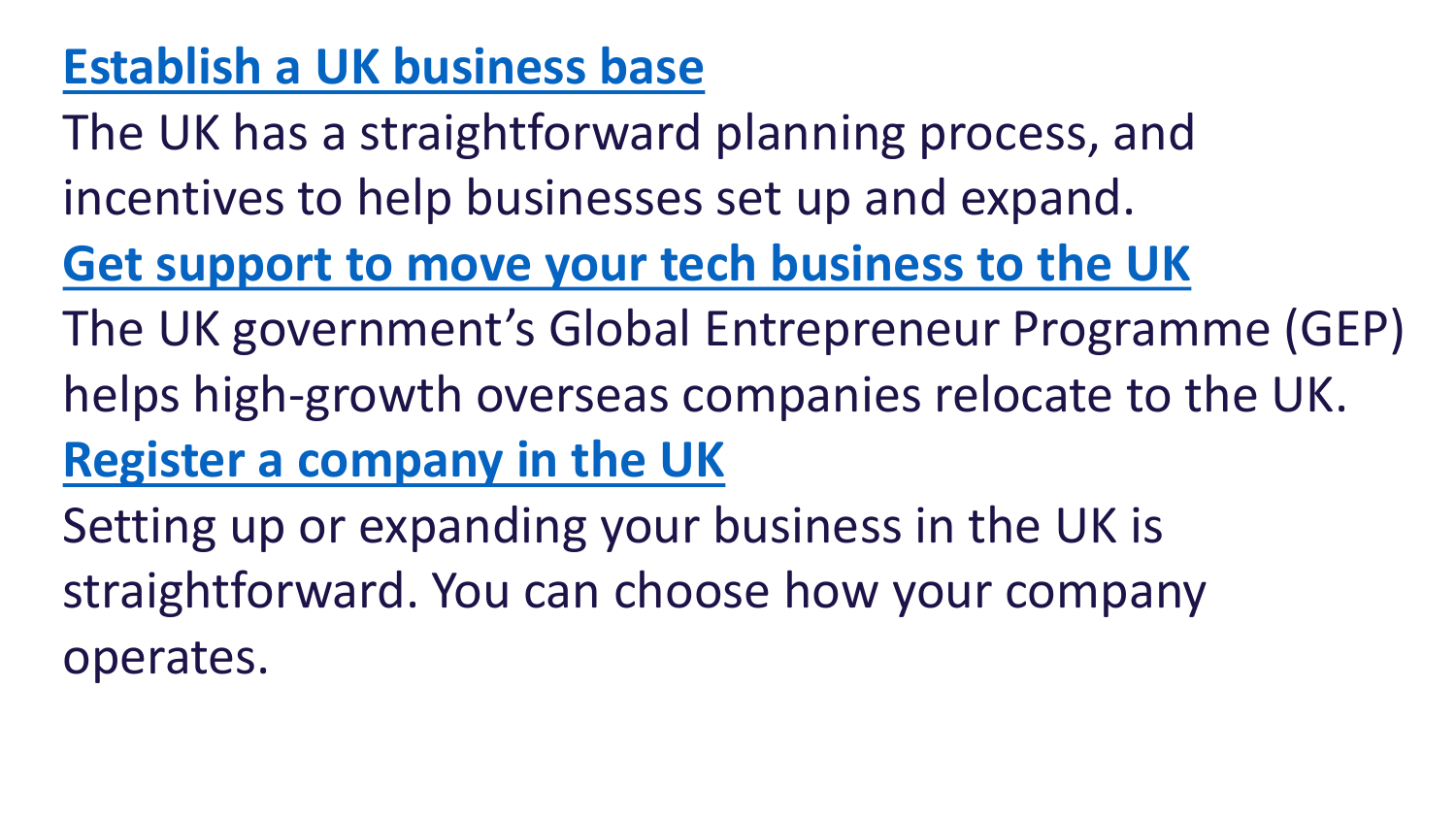#### **[Open a UK business bank account](https://www.great.gov.uk/international/content/investment/how-we-can-help/open-a-uk-business-bank-account/)**

This will allow your business to make and receive payments in the UK without incurring foreign exchange fees. **[Access finance in the UK](https://www.great.gov.uk/international/content/investment/how-we-can-help/access-finance-in-the-uk/)**

Whatever your company's size, the UK offers a range of financing options for your business.

**[Research and development \(R&D\) support in the UK](https://www.great.gov.uk/international/content/investment/how-we-can-help/research-and-development-rd-support-in-the-uk/)**

Benefit from the UK's commitment to world-leading research and development.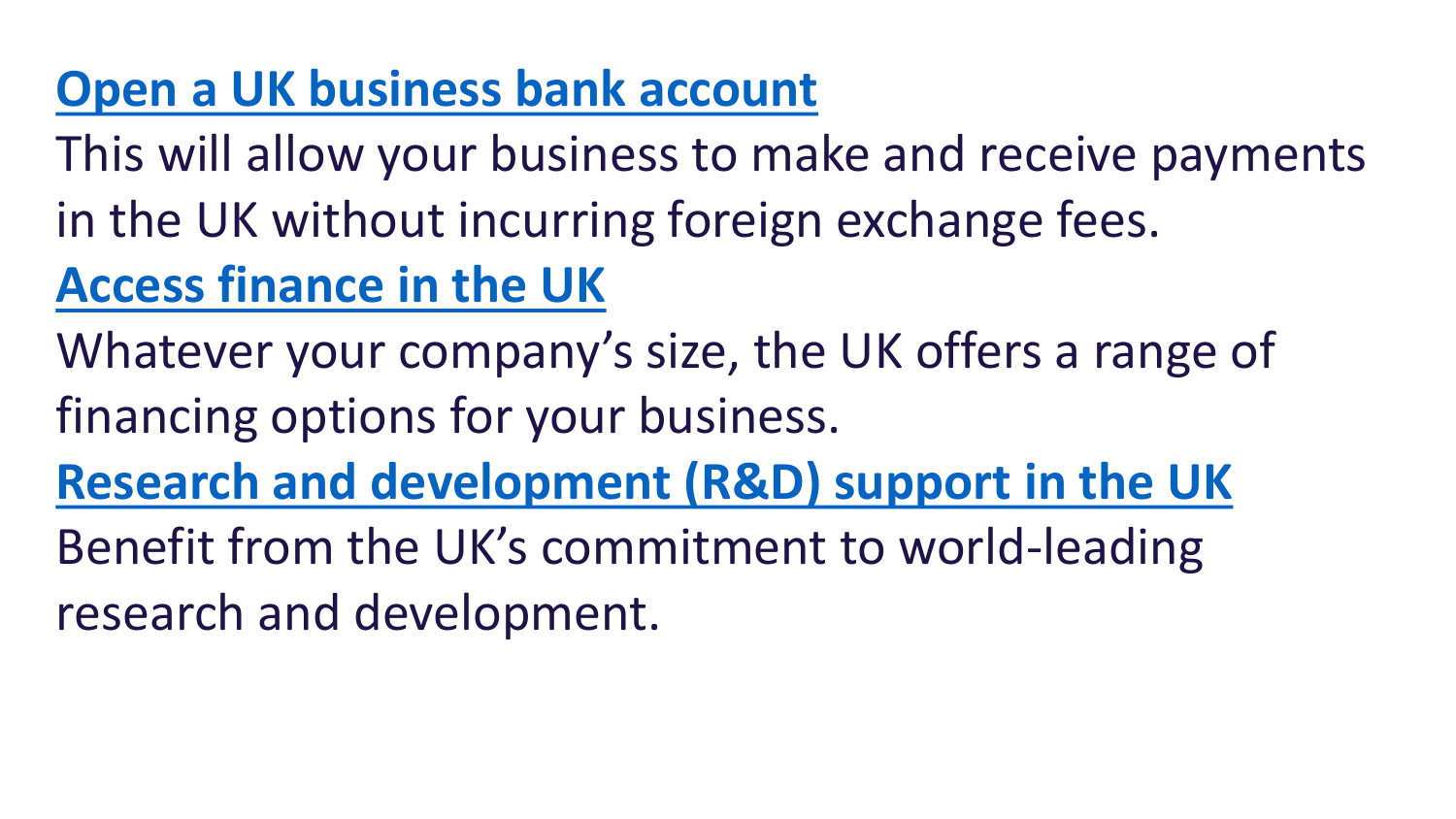### **[UK visas and migration](https://www.great.gov.uk/international/content/investment/how-we-can-help/uk-visas-and-migration/)**

- There are a range of visa options for investors and businesses looking to expand to the UK.
- **[Hire skilled workers for your UK operations](https://www.great.gov.uk/international/content/investment/how-we-can-help/hire-skilled-workers-for-your-uk-operations/)**
- The UK has a world-class pool of talent and business-friendly employment laws.
- **[UK tax and incentives](https://www.great.gov.uk/international/content/investment/how-we-can-help/uk-tax-and-incentives/)**
- The UK has simple, clear laws helping make it the ninth easiest place to do business in the world, accoridng to the World Bank.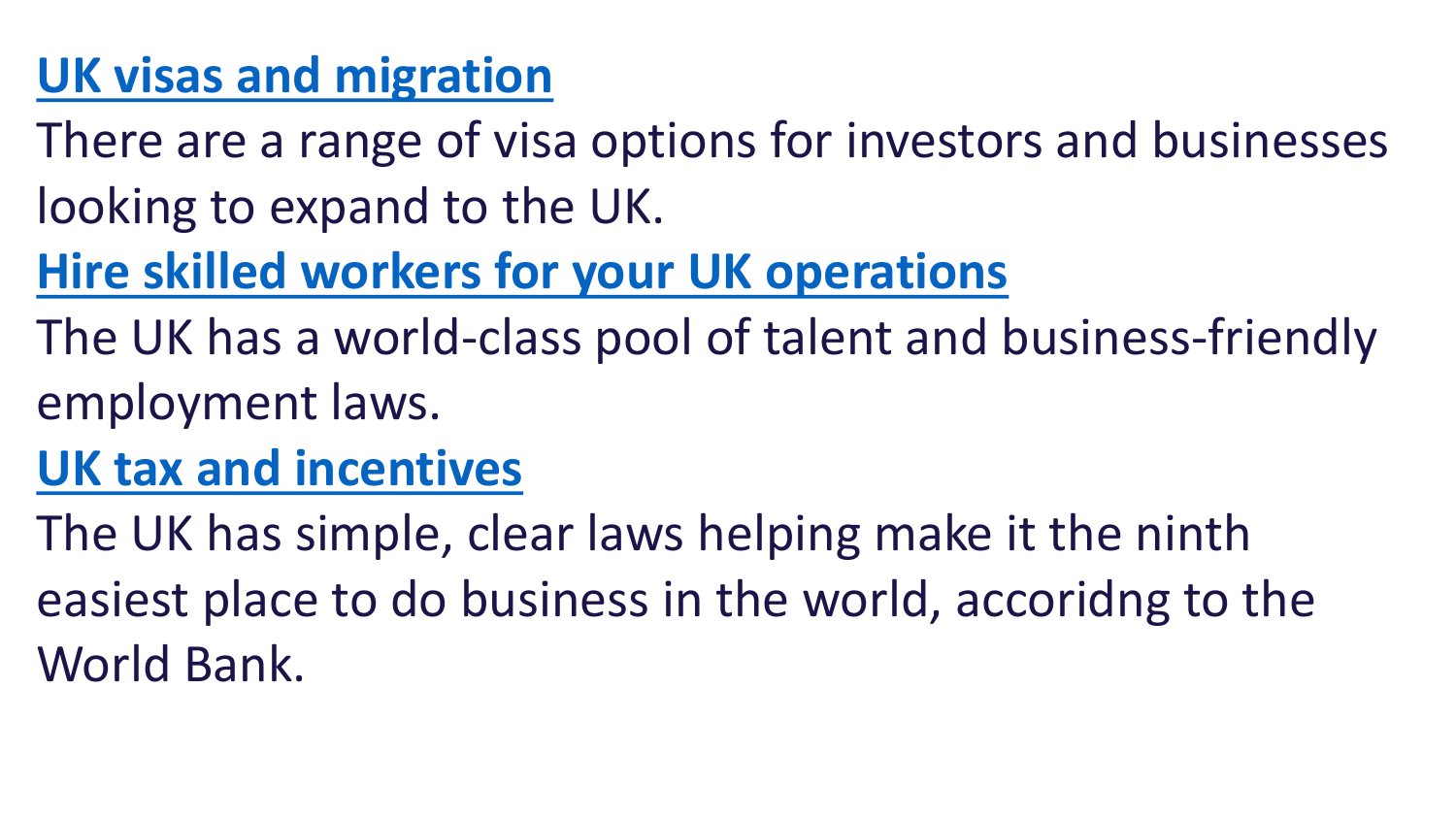**"DIT can help your company to take advantage of new business opportunities and branch out to new locations"**



#### Department for **International Trade**

You can use the Investment Atlas:

<https://www.great.gov.uk/international/investment/>

And also contact us:

[Sotiris.leontaris@fcdo.gov.uk](mailto:Sotiris.leontaris@fcdo.gov.uk)

[Caterina.drossopoulou@fcdo.gov.uk](mailto:Caterina.drossopoulou@fcdo.gov.uk)

[Marina.arvanitakis@fcdo.gov.uk](mailto:Marina.arvanitakis@fcdo.gov.uk)